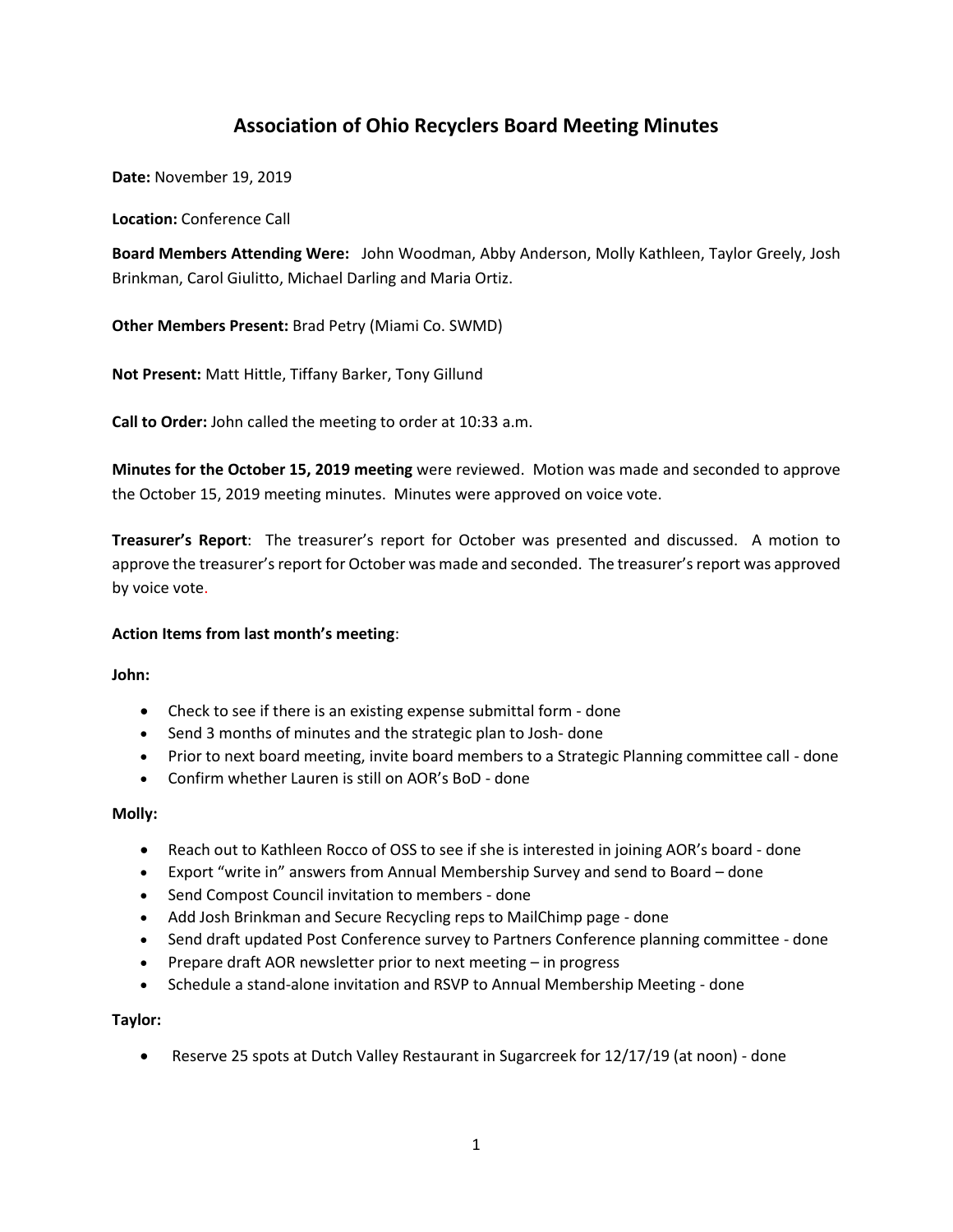# **Matt:**

- Reach out to board members with expiring terms to see if they are running for re-election done
- Confirm length of Belden Brick tours and relay information to Molly when complete = done
- Reach out to Jennifer Jones of Geauga-Trumbull to see if she is interested in participating on AOR's Board – done

# **Carol:**

- Send food waste summary to board done
- Send email to Molly with Partners Conference contacts done

#### **Abby:**

• Send Molly the Trump/Pratt video - done

Molly agreed to take the action items for today's meeting.

#### **Old Business**

Board Recruitment: John informed the Board that Tony Gillund will not be running for another term and will step down once his term expires at the end of 2019. Molly informed the Board that Kathy Rocco (OSS Joint SWMD) is not able to join the Board at this time. Erin Oulton (GT Environmental) and Brad Petry (Miami County SWMD) are interested in running for open Board positions. Matt will finalize the BOD ballot prior to the annual members meeting in December.

Matt has transferred ownership of the PO Box in to AOR's name only.

# **Committee Updates**

Governance Committee – Elections will be coming up. Matt will finalize the ballot prior to the December meeting.

Communications and Programming – Josh mentioned AOR had received a contact email through the website from the Mayor of Canal Winchester with questions/concerns regarding their current recycling program and the state of plastics recycling. John will forward the email to the Board and AOR will send a response prior to the next Board meeting.

Events – Details of the December member's meeting were discussed. Taylor confirmed the reservations for the meeting room at Dutch Valley Restaurant on December 17<sup>th</sup> with a tour of the Belden Brick facility preceding the luncheon. Molly will send out a save-the date and registration information email to membership.

Other potential locations for tours in 2020 include Pratt Industries and American Paint Recyclers.